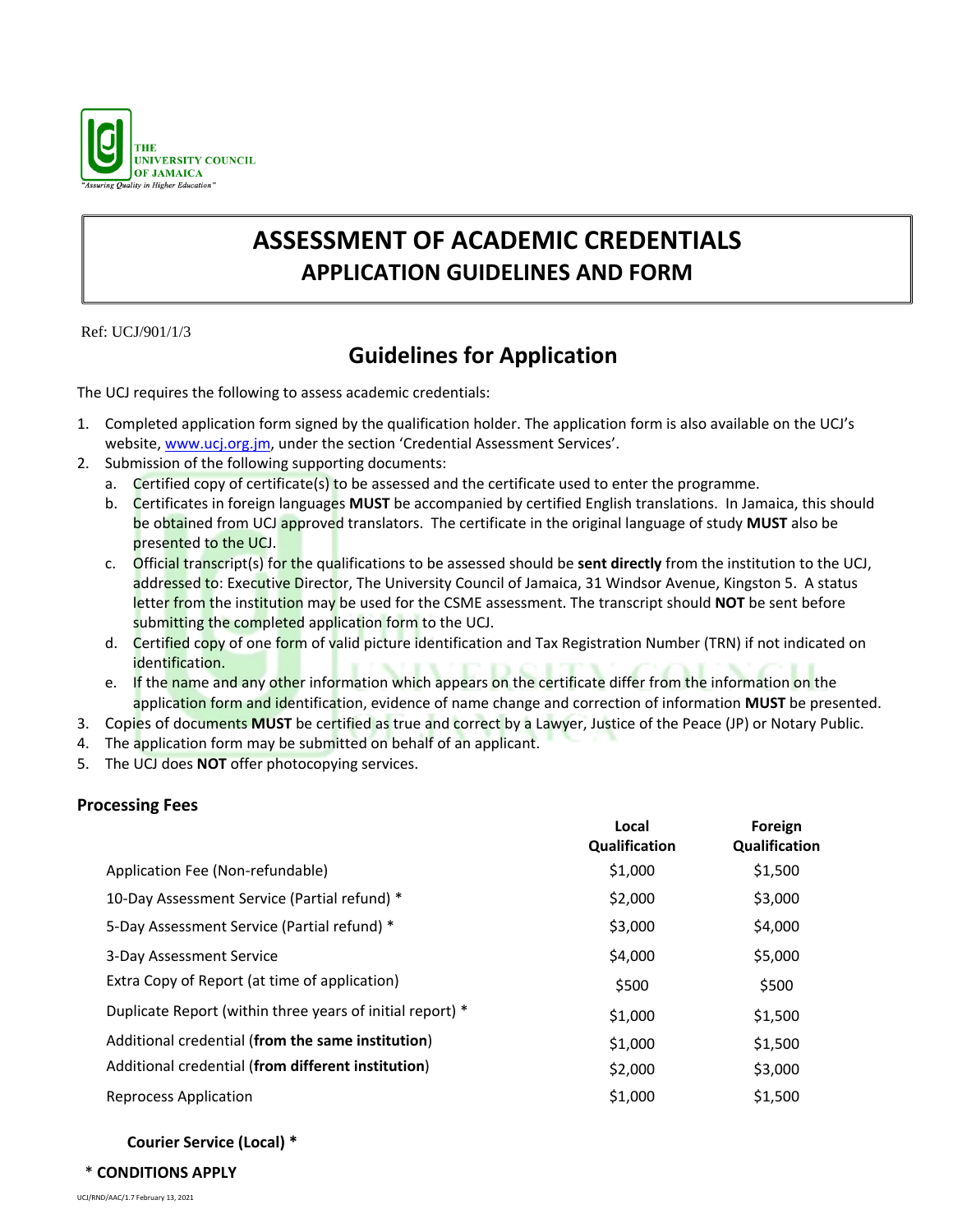- 2. **Payment Option**: Direct deposit to 'University Council of Jamaica' chequing account at Scotiabank, Oxford Road, Account No. 76716. A copy of the deposit receipt **MUST** be forwarded to info@ucj.org.jm with the name of the applicant clearly written.
- 3. Assessment reports will **NOT** be released until **ALL** fees are paid in **FULL**.

#### **Refund**

- 1. The application fee is **NON-REFUNDABLE**.
- 2. The assessment fees are subject to **partial refund of 50%** when completed applications are withdrawn within **FOUR** working days for the 10-day service or within **TWO** working days for the 5-day service and **ONE** working day of the 3-day service.
- 3. **NO** refund will be made if an application includes forged, altered, or falsified documents.
- 4. Application for refund should be made using the **'Request for Refund Form'**

#### **Modifications to Assessment Reports**

All assessments are based on the best information available to the UCJ at the time of the research. Education is dynamic; therefore, changes occur in all countries from time to time. On this basis, the conclusions for new assessments may be different from previous assessments.

#### **Scope and Limits of Assessment Reports**

The UCJ's credential assessment service verifies educational attainment, conducts research based on well-established methodologies, and then issues an assessment report that makes a general recommendation on the basis of the Jamaican education system. The UCJ does not evaluate course content or make a judgment on the quality of individual credentials. The assessment conducted by the UCJ is based on professional judgment and is advisory. **UNIVERSITY COUNCIL** 

#### **Expired Applications**

Applicants have **one year** to provide all documentation required to complete the process for the initial application, after which it expires. If the initial application expires, applicants who paid the processing fees in full may qualify for a reprocess application. If the processing fees were not paid in full and the initial application expires, applicants must submit a new application and pay the full processing fees.

### **For more information, please contact**

#### **THE UNIVERSITY COUNCIL OF JAMAICA**

31 Windsor Avenue, Kingston 5 Telephone: (876) 618-4267/ (876) 929-7299/ (876) 906-8012/ (876) 920-1424/ (876) 920-1165 Email: info@ucj.org.jm Website: www.ucj.org.jm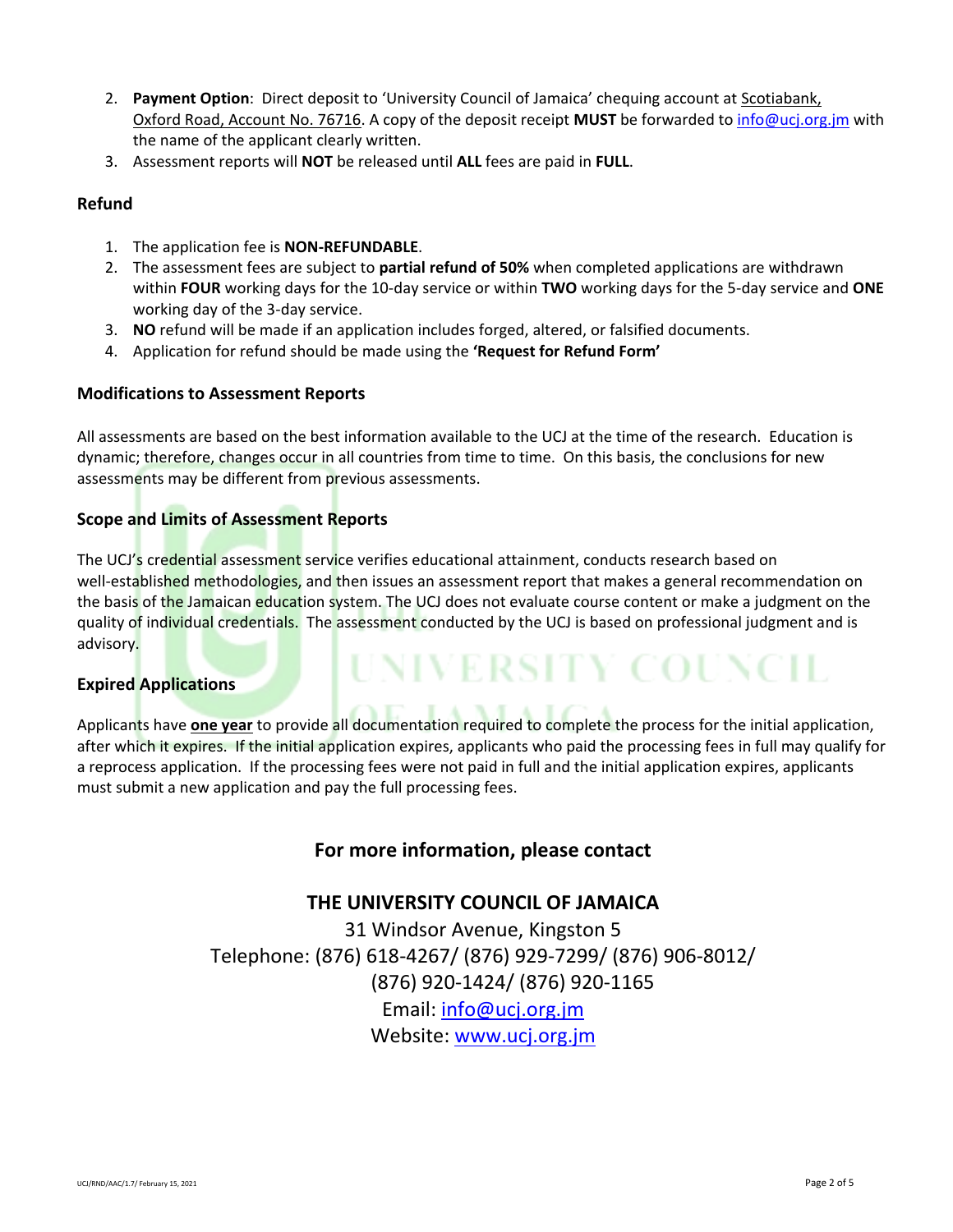

Ref: UCJ/901/1/3

*Incoming Date* 

**FOR OFFICE USE** Reference No. \_\_\_\_\_\_\_\_\_\_\_\_\_\_\_\_\_\_\_\_\_\_\_\_\_\_\_\_\_\_\_\_\_\_ Due Date: \_\_\_\_\_\_\_\_\_\_\_\_\_\_\_\_\_\_\_\_\_\_\_\_\_\_\_\_\_

### **CREDENTIAL ASSESSMENT APPLICATION FORM**

Before completing this form make sure you read the Guidelines for Application

#### **ALL applicants should complete both pages of this form. Write in BLOCK capitals**

| <b>PERSONAL DETAILS</b>                                                                                                      |                                                                    |                                                                         |                        |  |  |  |
|------------------------------------------------------------------------------------------------------------------------------|--------------------------------------------------------------------|-------------------------------------------------------------------------|------------------------|--|--|--|
| Name: (First)                                                                                                                | (Middle)                                                           | (Last)                                                                  | Home Telephone:        |  |  |  |
| Maiden Name/Former Name:                                                                                                     |                                                                    |                                                                         | Work Telephone:        |  |  |  |
| Citizenship:                                                                                                                 |                                                                    |                                                                         | Mobile Telephone:      |  |  |  |
| Gender:<br>Male<br>Female                                                                                                    | Date of Birth: Month/Day/Year                                      |                                                                         | <b>E-Mail Address:</b> |  |  |  |
| <b>Mailing Address:</b>                                                                                                      |                                                                    |                                                                         | Occupation:            |  |  |  |
| TYPE OF ASSESSMENT SERVICE REQUIRED                                                                                          |                                                                    |                                                                         |                        |  |  |  |
| Assessment of Qualification for CARICOM Skills Certificate (CSME)<br>Local<br>Foreign                                        |                                                                    |                                                                         |                        |  |  |  |
| Foreign<br><b>Equivalence of Credentials</b><br>Local                                                                        |                                                                    |                                                                         |                        |  |  |  |
| Recognition of University/Credentials<br>Foreign<br>Local                                                                    |                                                                    |                                                                         |                        |  |  |  |
| <b>APPLICATION TYPE</b><br><b>Initial Application</b><br><b>Duplicate Report Application</b><br><b>Reprocess Application</b> |                                                                    |                                                                         |                        |  |  |  |
| <b>PURPOSE OF ASSESSMENT</b>                                                                                                 |                                                                    |                                                                         |                        |  |  |  |
| <b>Further Education</b><br><b>Public Institution</b><br>Private Institution                                                 | <b>Employment</b><br><b>Public Sector</b><br><b>Private Sector</b> | <b>Job Advancement</b><br><b>Public Sector</b><br><b>Private Sector</b> | Other (specify):       |  |  |  |
| <b>TYPE OF IDENTIFICATION</b>                                                                                                |                                                                    |                                                                         |                        |  |  |  |
| Driver's Licence No:                                                                                                         |                                                                    |                                                                         | Passport No:           |  |  |  |
| National Voters' ID No:                                                                                                      |                                                                    | TRN:                                                                    |                        |  |  |  |
|                                                                                                                              |                                                                    |                                                                         |                        |  |  |  |

| DETAILS OF PERSON collecting report or DELIVERY DETAILS for courier service |            |  |  |
|-----------------------------------------------------------------------------|------------|--|--|
| Name:                                                                       | Telephone: |  |  |
| Address:                                                                    | Email:     |  |  |

#### **THE UCJ OFFICER MAY WRITE ON YOUR APPLICATION FORM**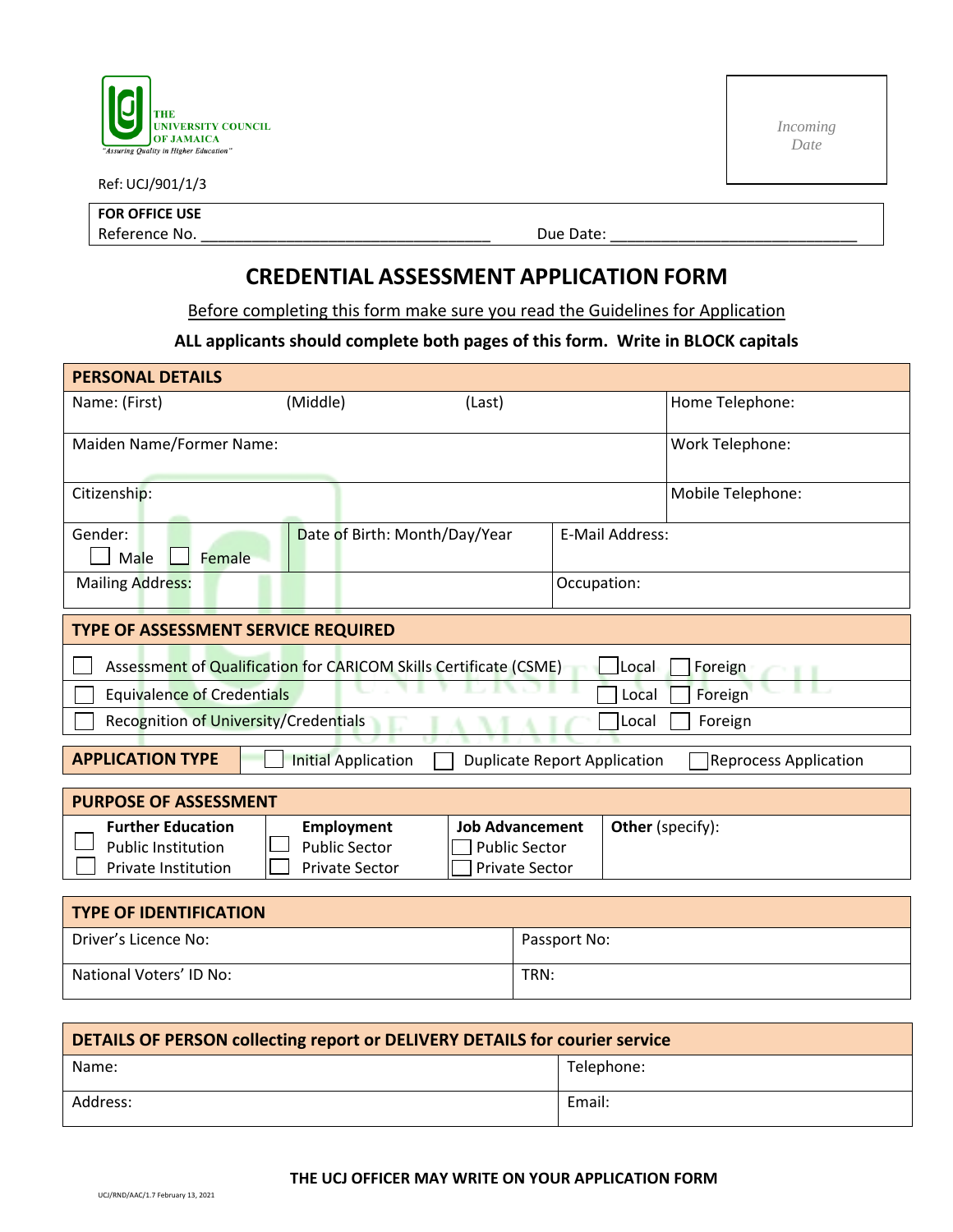#### **ACADEMIC QUALIFICATION**

List all qualifications to be assessed (Submit **certified copies**).

| Name of Certificate/                                                           | <b>Name of Institution</b>                                                                                                                                                                                               | Country             | Date of                        | <b>Period of Study</b> |                                                           |
|--------------------------------------------------------------------------------|--------------------------------------------------------------------------------------------------------------------------------------------------------------------------------------------------------------------------|---------------------|--------------------------------|------------------------|-----------------------------------------------------------|
| Diploma/Degree                                                                 |                                                                                                                                                                                                                          |                     | Award                          | <b>Started</b>         | Completed                                                 |
|                                                                                |                                                                                                                                                                                                                          |                     |                                |                        |                                                           |
|                                                                                |                                                                                                                                                                                                                          |                     |                                |                        |                                                           |
|                                                                                |                                                                                                                                                                                                                          |                     |                                |                        |                                                           |
|                                                                                | Qualification(s) used to enter the programme of study identified above (Submit a copy):                                                                                                                                  |                     |                                |                        |                                                           |
|                                                                                |                                                                                                                                                                                                                          |                     |                                |                        |                                                           |
| Mode of Study:<br>Full-time                                                    | Part-time                                                                                                                                                                                                                | <b>Fully Online</b> | Distance with tutorial support |                        |                                                           |
|                                                                                | <b>TERMS AND CONDITIONS</b>                                                                                                                                                                                              |                     |                                |                        |                                                           |
| The assessments conducted by the UCJ are advisory.                             |                                                                                                                                                                                                                          |                     |                                |                        |                                                           |
|                                                                                | Transcripts are for use by the UCJ and will NOT be released to applicants                                                                                                                                                |                     |                                |                        |                                                           |
|                                                                                | Assessment reports are generally prepared within 10 working days and expedited assessments prepared within                                                                                                               |                     |                                |                        |                                                           |
|                                                                                | 3 or 5 working days, following receipt of ALL required information, documentation and fees. In cases requiring                                                                                                           |                     |                                |                        |                                                           |
|                                                                                | extensive research, the process may take longer and the applicant will be informed.                                                                                                                                      |                     |                                |                        |                                                           |
| The application fee is non-refundable                                          |                                                                                                                                                                                                                          |                     |                                |                        |                                                           |
|                                                                                |                                                                                                                                                                                                                          |                     |                                |                        |                                                           |
|                                                                                | Applicants have the right to appeal in writing against assessment results within one (1) month after collecting                                                                                                          |                     |                                |                        |                                                           |
| the report.                                                                    |                                                                                                                                                                                                                          |                     |                                |                        |                                                           |
|                                                                                | Applications for assessment of credentials will be rejected where all sections of the application form are not<br>completed correctly and the form is not signed. Applicants will be notified of the rejection by email. |                     |                                |                        |                                                           |
|                                                                                |                                                                                                                                                                                                                          |                     |                                |                        |                                                           |
|                                                                                | By signing this form, I certify that I have read, understand, and agree to the terms and conditions. I also agree                                                                                                        |                     |                                |                        |                                                           |
|                                                                                | that, to the best of my knowledge, all information provided, and documents submitted are true and correct.                                                                                                               |                     |                                |                        |                                                           |
|                                                                                |                                                                                                                                                                                                                          |                     |                                |                        |                                                           |
| Name (Print)                                                                   | Signature                                                                                                                                                                                                                |                     | Date                           |                        |                                                           |
| <b>ADDITIONAL INFORMATION (if necessary)</b>                                   |                                                                                                                                                                                                                          |                     |                                |                        |                                                           |
|                                                                                |                                                                                                                                                                                                                          |                     |                                |                        |                                                           |
|                                                                                |                                                                                                                                                                                                                          |                     |                                |                        |                                                           |
|                                                                                |                                                                                                                                                                                                                          |                     |                                |                        |                                                           |
|                                                                                | <b>FOR OFFICE USE ONLY</b>                                                                                                                                                                                               |                     |                                |                        |                                                           |
| <b>FEES</b>                                                                    | <b>COMMENTS</b>                                                                                                                                                                                                          |                     |                                |                        |                                                           |
|                                                                                |                                                                                                                                                                                                                          |                     |                                | $\Box$ Certificate     |                                                           |
| 10-Day Service: _____________________                                          |                                                                                                                                                                                                                          |                     |                                |                        |                                                           |
| 5-Day Service: ______________________                                          |                                                                                                                                                                                                                          |                     |                                |                        |                                                           |
|                                                                                |                                                                                                                                                                                                                          |                     |                                | $\Box$ Valid ID        | <b>Documents Received:</b><br>□Transcript / Status Letter |
| Extra Copy with Report: ____________<br>Additional Credential: _______________ |                                                                                                                                                                                                                          |                     |                                |                        | $\Box$ Other                                              |

Total Due: \_\_\_\_\_\_\_\_\_\_\_\_\_\_\_\_\_\_\_\_ Balance Due: \_\_\_\_\_\_\_\_\_\_\_\_\_\_\_\_\_\_\_\_ Receipt No.: \_\_\_\_

Date: \_\_**\_\_\_\_\_\_\_\_\_\_\_\_\_\_\_\_\_\_\_\_\_\_\_\_**

**\_\_\_\_\_\_\_\_\_\_\_\_\_\_\_\_\_\_\_\_\_\_\_ \_\_\_\_\_\_\_\_\_\_\_\_\_\_\_\_\_\_\_\_\_\_\_ \_\_\_\_\_\_\_\_\_\_\_\_\_\_\_\_\_\_\_\_\_\_\_**